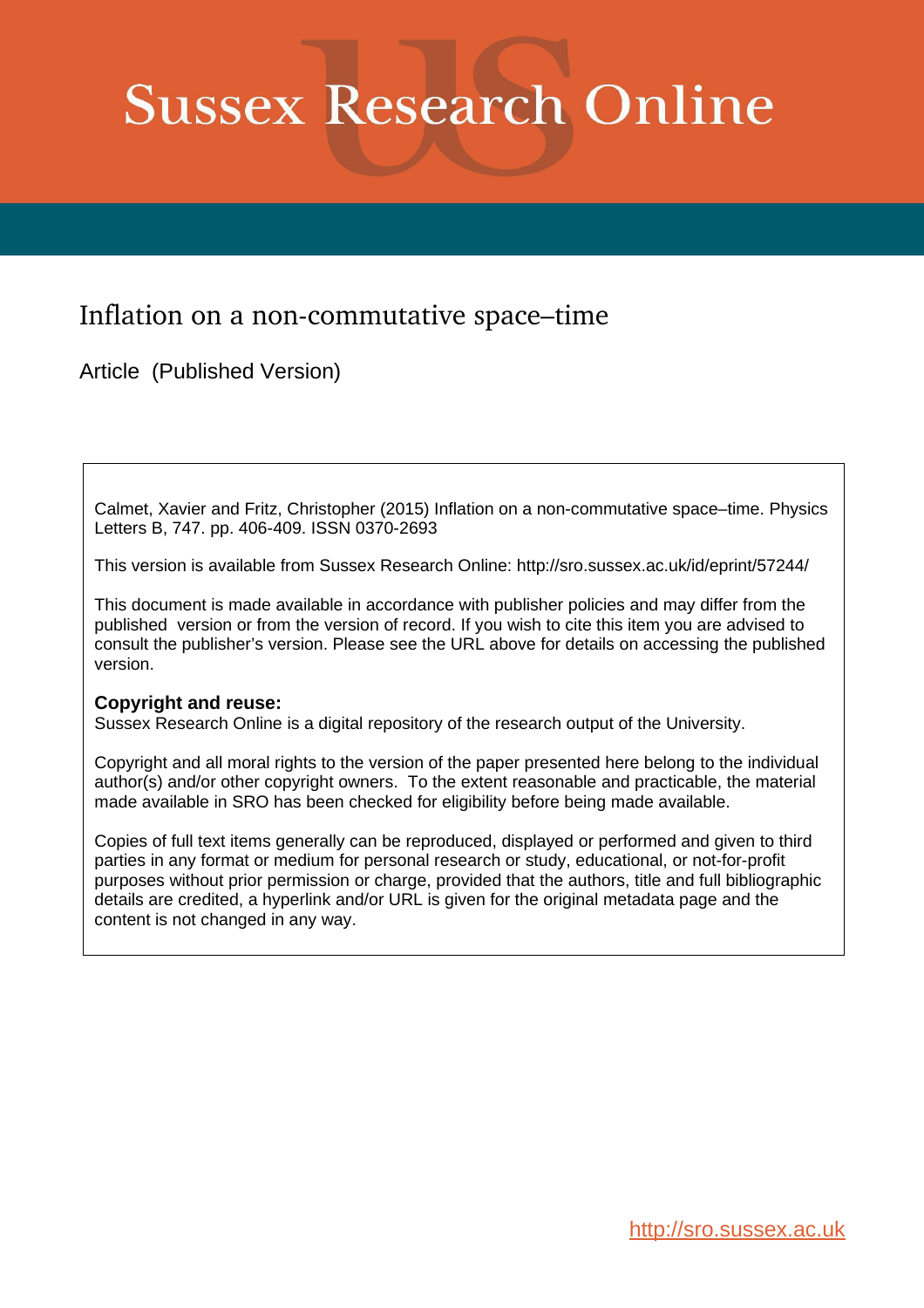#### [Physics Letters B 747 \(2015\) 406–409](http://dx.doi.org/10.1016/j.physletb.2015.06.033)

Contents lists available at [ScienceDirect](http://www.ScienceDirect.com/)

Physics Letters B

[www.elsevier.com/locate/physletb](http://www.elsevier.com/locate/physletb)

## Inflation on a non-commutative space–time

### Xavier Calmet <sup>∗</sup>, Christopher Fritz

*Physics & Astronomy, University of Sussex, Falmer, Brighton, BN1 9QH, United Kingdom*

#### A R T I C L E I N F O A B S T R A C T

*Article history:* Received 24 April 2015 Received in revised form 9 June 2015 Accepted 11 June 2015 Available online 16 June 2015 Editor: M. Trodden

We study inflation on a non-commutative space–time within the framework of enveloping algebra approach which allows for a consistent formulation of general relativity and of the standard model of particle physics. We show that within this framework, the effects of the non-commutativity of spacetime are very subtle. The dominant effect comes from contributions to the process of structure formation. We describe the bound relevant to this class of non-commutative theories and derive the tightest bound to date of the value of the non-commutative scale within this framework. Assuming that inflation took place, we get a model independent bound on the scale of space–time non-commutativity of the order of 19 TeV.

© 2015 The Authors. Published by Elsevier B.V. This is an open access article under the CC BY license [\(http://creativecommons.org/licenses/by/4.0/\)](http://creativecommons.org/licenses/by/4.0/). Funded by SCOAP3.

#### **1. Introduction**

The idea of space–time non-commutativity dates back to the early days of quantum field theory when it was hoped that it may help to make sense of UV divergences which are intrinsic to this framework [\[1,2\].](#page-4-0) With the advent of renormalization and the proof that physically relevant Yang–Mills theories were renormalizable, non-commutative gauge theories lost much of their appeal. However, there was a renewal of interest for such theories when they reappeared as a certain limit in string theory  $[3,4]$ . In  $[4]$ , it was shown that the end points of open strings ending on a *Dp*-brane with a Neveu–Schwarz two form flux *B* background do not commute. String theory has an additional symmetry transformation known as T-duality, which relates geometric structures in different topologies. It naturally gives rise to non-commutative geometry. Independently of string theory, quantum gravity is likely to involve the notion of a minimal length, see e.g.  $[5,6]$ , which could imply a non-commutativity of space–time at short distances. This may help to alleviate the problem of the non-renormalizability of perturbative quantum gravity.

There are different approaches to non-commutative geometry, which can be divided in roughly two classes. The first approach is due to Alain Connes. It is based on the notion of the spectral triple and has its origin in mathematical physics. The second approach indeed goes back to Moyal and Groenewold  $[1,2]$  and emphasizes

Corresponding author.

that space–time itself might be non-commutativity at short distance. The non-commutativity of space–time leads to issues with space–time and gauge symmetries. There are two distinct ways to deal with these issues. One is to take gauge fields to be as usual Lie algebra valued and to restrict the gauge symmetries which can be considered (see e.g.  $[4]$ ). The other one is to take gauge fields in the enveloping algebra which enables one to consider any gauge group with any representation for the matter fields  $[7-11]$ . In this article, we will consider the latter approach and derive the tightest bound to date on the non-commutative scale within this approach.

We shall focus here on the simplest model of space–time noncommutativity which has been extensively studied and will consider non-commuting coordinates with a canonical structure

$$
[\hat{x}^{\mu}, \hat{x}^{\nu}] = i\theta^{\mu\nu},\tag{1}
$$

where  $\theta^{\mu\nu}$  is a constant tensor of mass dimension  $-2$ .

Our aim is to investigate effects of space–time non-commutativity in the early universe. We thus have to select a framework which enables us to formulate both field theories and general relativity on a non-commutative space–time. While there are different approaches to space–time non-commutativity, there is only one which leads to the well-known standard model of particle physics and general relativity in the low energy regime. We shall thus use the enveloping algebra approach  $[7-11]$  which enables one to formulate any gauge theory including arbitrary representations for the gauge and matter fields on a non-commutative space–time. This approach has led to a consistent formulation of the standard model of particle physics on such a space–time  $[12]$ . Treating General Relativity as a gauge theory, one can also formulate General Relativity on a non-commutative space–time  $[13-15]$ . It turns

<http://dx.doi.org/10.1016/j.physletb.2015.06.033>





*E-mail addresses:* [x.calmet@sussex.ac.uk](mailto:x.calmet@sussex.ac.uk) (X. Calmet), [c.fritz@sussex.ac.uk](mailto:c.fritz@sussex.ac.uk) (C. Fritz).

<sup>0370-2693/© 2015</sup> The Authors. Published by Elsevier B.V. This is an open access article under the CC BY license [\(http://creativecommons.org/licenses/by/4.0/\)](http://creativecommons.org/licenses/by/4.0/). Funded by  $SCAP<sup>3</sup>$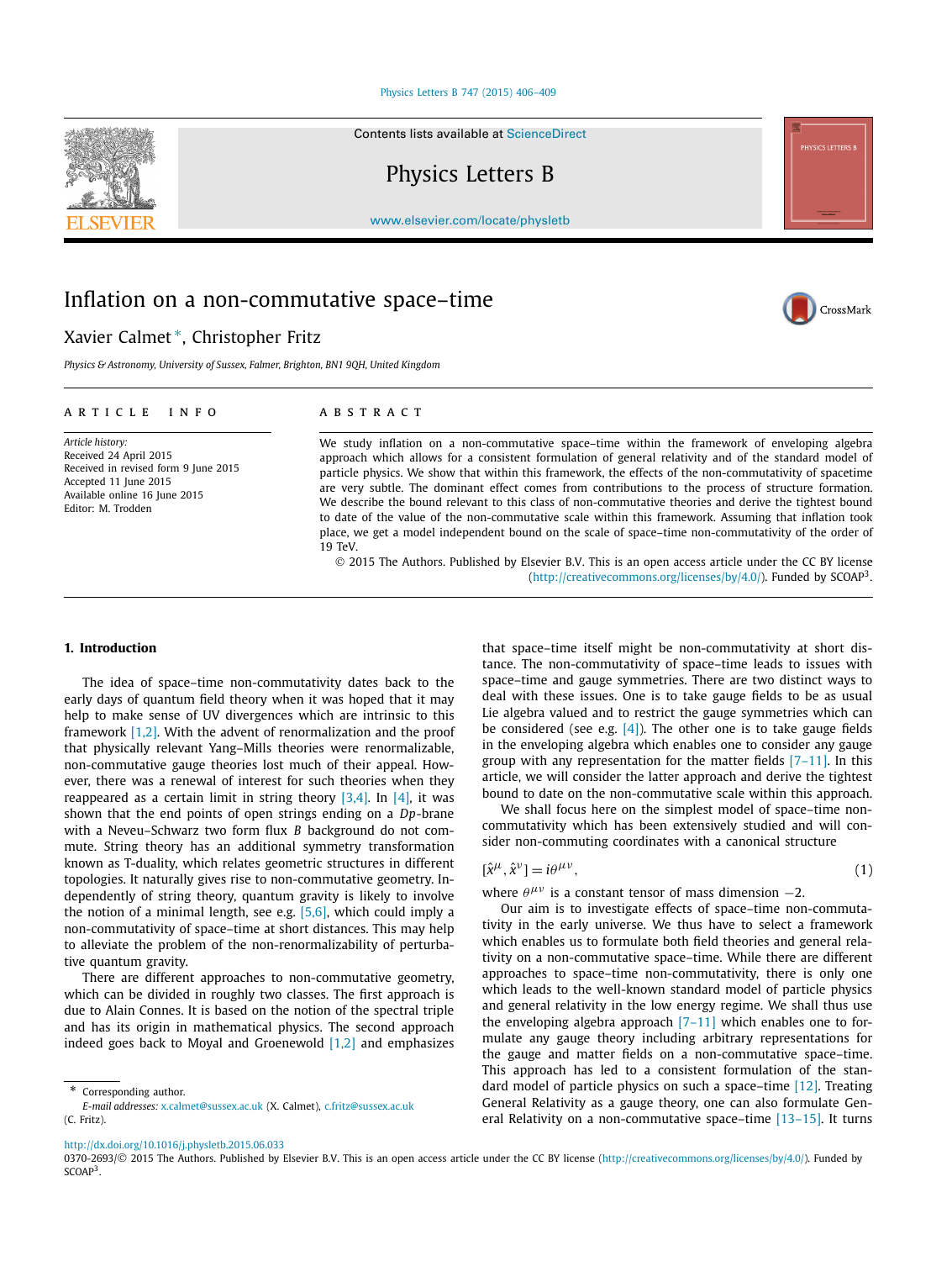<span id="page-2-0"></span>out that one needs to limit general coordinate transformations to those which are volume preserving diffeomorphisms. This leads to unimodular gravity which is known to be, at least classically, equivalent to general relativity. Following the enveloping algebra approach has several benefits. First of all, it makes use of real symmetries which imply a conserved charged via Noether's theorem. Such theories have an exact space–time symmetry [\[16,17\]](#page-4-0) which corresponds to Lorentz invariance in the limit of  $\theta^{\mu\nu} \rightarrow 0$ . The implication of this symmetry is that all the bounds on space–time non-commutativity are weak [\[18\],](#page-4-0) typically of the order of a TeV [\[19,20\].](#page-4-0)

Using this framework, we will consider inflation and the cosmic microwave background on a non-commutative space–time. There are many attempts to study inflation in the context of a noncommutative space–time  $[21-29]$ ,<sup>1</sup> but as far as we know this is the first study of early universe physics using the enveloping algebra approach which allows to study in details the effects of the non-commutativity of space–time on the metric. As an example we will consider chaotic inflation [\[30\]](#page-4-0) on a non-commutative space–time and show that the effects of non-commutativity vanish both for the scalar field and for the metric. This is a rather surprising and interesting result since one might have expected that a preferred direction in space–time could lead to large effects in the slow role parameters since inflation could have exponentially increased the original asymmetry in space–time. We then consider the effects of space–time non-commutativity on the CMB which are this time non-vanishing. This is not surprising as noncommutative gauge theories are a special case of non-local theories which are known to affect the CMB. We derive the tightest bound to date on the scale of space–time non-commutativity within this framework.

#### **2. Theoretical framework**

We consider here the algebra  $\hat{A}$  of non-commutative space– time coordinates  $\{\hat{x}^{\mu}\}\$  satisfying the canonical relation

$$
[\hat{x}^{\mu}, \hat{x}^{\nu}] = i\theta^{\mu\nu},\tag{2}
$$

where  $\theta \in \Omega^2(T{\cal M})$  is a constant tensor and can be locally expressed as  $\theta = \theta^{\mu\nu}\partial_{\mu}\otimes \partial_{\nu}$  with  $\theta^{\mu\nu} = -\theta^{\nu\mu}$ . As usual, we want to represent functions in  $\hat{A}$  as elements in the space of linear complex functions  $F$ . To do so we introduce the Moyal star product

$$
(f_1 \cdot f_2)(\hat{x})
$$
  
=  $(f_1 * f_2)(x)$   
=  $\sum_{n=0}^{\infty} \left(\frac{i}{2}\right)^n \frac{1}{n!} \theta^{\mu_1 \nu_1} \cdots \theta^{\mu_n \nu_n} \partial_{\mu_1} \cdots \partial_{\mu_n} f_1 \partial_{\nu_1} \cdots \partial_{\nu_n} f_2.$  (3)

Before continuing on to the main discussion, it will be useful to note some useful properties of the star product. Firstly, under complex conjugation one has

$$
(f_1 \star f_2)^* = f_2^* \star f_1^*.
$$
 (4)

Secondly, the trace property under integration implies that

$$
\int d^4x (f_1 * f_2)(x) = \int d^4x (f_1 \cdot f_2)(x)
$$
\n(5)

and more generally, one also has the cyclicity property

$$
\int d^4x (f_1 \star \cdots \star f_n)(x)
$$
  
= 
$$
\int d^4x (f_1 \star \cdots \star f_{m-1}) \cdot (f_m \star \cdots \star f_n)(x)
$$
  
= 
$$
\int d^4x (f_m \star \cdots \star f_n) \cdot (f_1 \star \cdots \star f_{m-1})(x).
$$
 (6)

It is important to note, given that  $\theta$  is constant, that this theory violates general diffeomorphism invariance. However, as shown in [\[13\]](#page-4-0) we may recover a reduced group of diffeomorphisms compatible with (2) parametrized by

$$
\hat{\chi}^{\prime\mu} = \hat{\chi}^{\mu} + \hat{\xi}^{\mu}.\tag{7}
$$

A subset of these transformations given by

$$
\hat{\xi}^{\mu} = \theta^{\mu\nu} \partial_{\nu} \hat{f}(\hat{x}) \tag{8}
$$

leaves  $[\hat{x}^{\mu}, \hat{x}^{\nu}] = i\theta^{\mu\nu}$  invariant. We shall thus only consider such transformations. Note that the Jacobian of these transformations is equal to one. The transformations which preserve the noncommutative algebra correspond to the reduced group of diffeomorphisms which are volume preserving. In other words, on a non-commutative space–time, we are forced to consider unimodular gravity. This is the main difference between our work and precious attempts at formulating inflation on a non-commutative space–time [\[22,25,26,31\].](#page-4-0) The approach to general relativity on a non-commutative space–time formulated in [\[13\]](#page-4-0) relies on gauging a local SO*(*3*,* 1*)* (the tetrad approach). The local SO*(*3*,* 1*)* gauge symmetry is implemented using the enveloping algebra approach. This means that the gauge fields are assumed to be in the enveloping algebra instead of the usual Lie algebra. The local gauge invariance is enforced using the Seiberg–Witten maps order by order in *θ* [\[13\].](#page-4-0) We now have all the tools needed to formulate a consistent scalar field action in a curved space–time on a noncommutative space–time.

#### **3. Non-commutative scalar action**

We consider inflation driven a single scalar field with a potential  $V(\phi^n)$  and denote for convenience  $\phi \equiv \phi(x)$ . In the commutative case, the action may be written

$$
S = \int d^4x e \left( \frac{1}{2} \partial_\mu \phi \partial^\mu \phi - \frac{1}{2} m^2 \phi^2 - \sum_n c_n \frac{\phi^n}{\Lambda^{(n-4)}} \right), \tag{9}
$$

where *e* is the tetrad determinant,  $\Lambda$  is an energy scale and  $c_n$ are dimensionless Wilson coefficients of order unity. The choice of this frame follows from the derivation of non-commutative general relativity from the Seiberg–Witten map, as in [\[13,14\],](#page-4-0) for which gravity is treated as a gauge theory. Another reason is that when mapping quantities on to a non-commutative space, it is very difficult to do so for a square root (which may not even exist in  $\mathcal{A}_{\theta}$ ) and *<sup>e</sup>* is used as an effective way to represent <sup>√</sup>*g*. Setting the tetrad determinant to one, the action for the non-commutative scalar field may be written

$$
S = \int d^4x \left( \frac{1}{2} G^{\mu\nu} \star \partial_{\mu} \phi \star \partial_{\nu} \phi \right) - \frac{1}{2} m^2 \phi \star \phi - \sum_{n} c_n \frac{\phi^{n\star}}{\Lambda^{(n-4)}} \right).
$$
 (10)

One might be tempted to take  $\partial_{\mu} \phi \star \partial^{\mu} \phi$  and use (5) to eliminate the star product, as is done with, e.g., the mass term.

 $1$  These previous studies have mainly focussed on a non-commutative inflaton without considering non-commutative effects in the gravity sector. They have obtained bounds of the order of 10 TeV.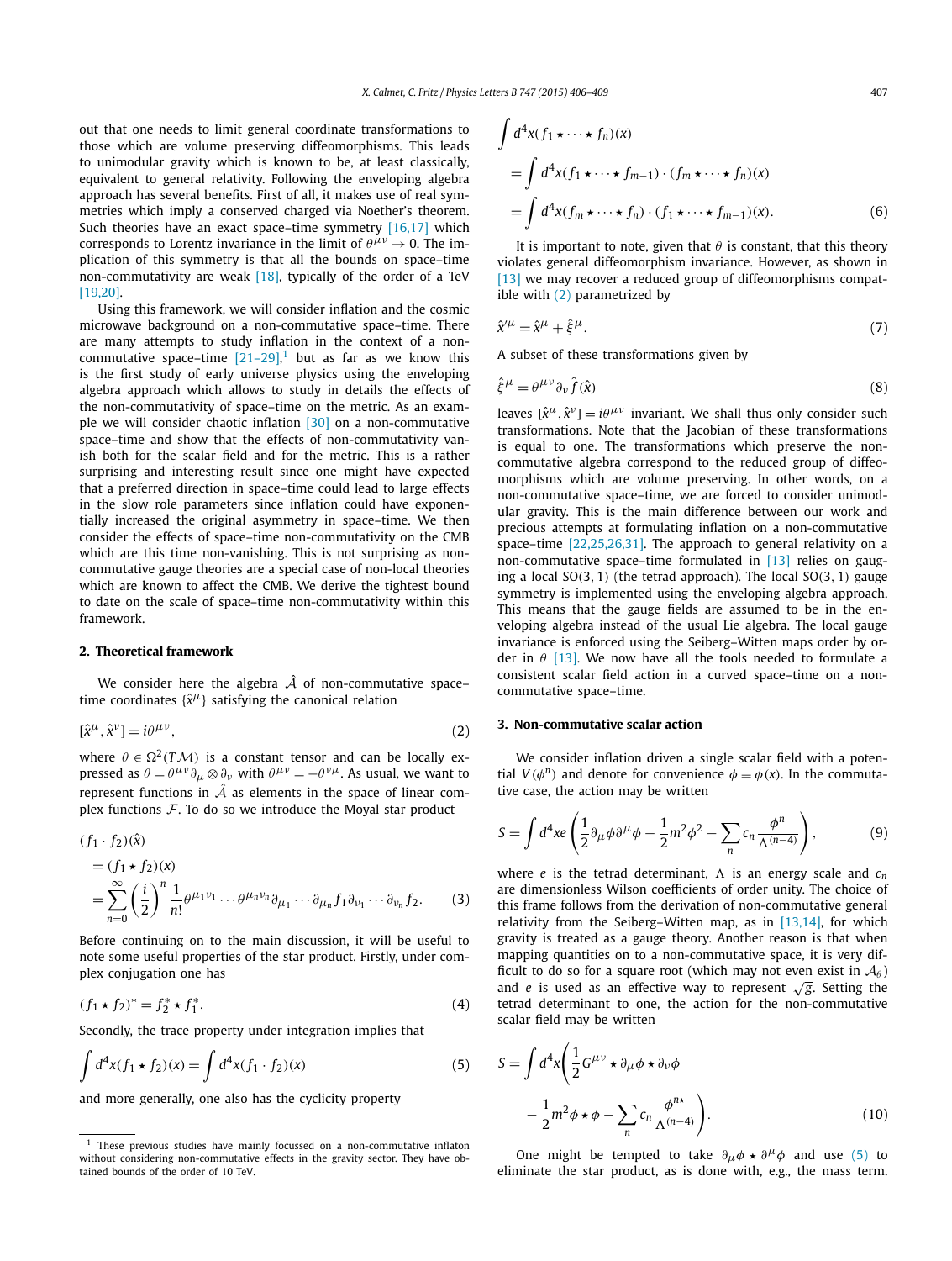However, this is not possible here because of the space–time dependent metric. Let us add a quick comment on our conventions here: when defining a derivative operator in  $A_{\theta}$ , one naturally has a map  $\partial_{\mu}^{\star}$  :  $\mathcal{A}_{\theta} \to \mathcal{A}_{\theta}$  whose (left) action is defined to be  $\partial_{\mu}^{\star} \triangleright f \equiv \partial_{\mu} f$  with  $f \in \mathcal{A}_{\theta}$ . However, the same definition does not hold for *∂μ*, which, in general, is a power series in *θ* and a higher order differential operator. It may be obtained from the relation  $\partial^{\star \mu} = G^{\mu \nu} \star \partial_{\nu}$ . For the non-commutative metric, the condition  $G^{\mu\nu}|_{\theta=0} = g^{\mu\nu}$  applies. Furthermore, we are free to choose a frame where  $G^{\mu\nu} = g^{\mu\nu}$  but we must keep in mind that  $G^{\mu\nu} \star G_{\mu\alpha} \neq \delta^{\mu}_{\alpha}$ . We thus require a 'star inverse' to be defined such that  $G^{\mu\nu} \star G_{\star\mu\alpha} = \delta^{\mu}_{\ \alpha}$ , see for example [\[32\].](#page-4-0) It will, however, not be necessary for the analysis presented here. Indeed making this choice for the metric leads to a significant simplification. It is unnecessary to find an expansion of  $G^{\mu\nu}$  in terms of  $\theta$ .

We now expand out the star products in the action, mapping the non-commutative theory to a commutative space–time. Note that, as we have just explained, the Seiberg–Witten map for the metric is trivial. For the kinetic term we find

$$
g^{\mu\nu} \star \partial_{\mu}\phi \star \partial_{\nu}\phi
$$
  
=  $g^{\mu\nu}\partial_{\mu}\phi \partial_{\nu}\phi - \frac{1}{8}g^{\mu\nu}\theta^{\alpha\beta}\theta^{\gamma\delta}\partial_{\alpha}\partial_{\gamma}\partial_{\mu}\phi \partial_{\beta}\partial_{\delta}\partial_{\nu}\phi + \mathcal{O}(\theta^4)$  (11)

and for the potential we get

$$
\phi^{n\star} = \phi^n - \frac{1}{8} \theta^{\mu\nu} \theta^{\alpha\beta} \sum_{m=1}^{n-2} \phi^{n-m-1} \partial_\nu \partial_\beta \phi^m \partial_\mu \partial_\alpha \phi + \mathcal{O}(\theta^3), \quad (12)
$$

where  $(6)$  has been used. We see non-commutative corrections appear only at second order in  $\theta$  meaning that any effects are going to be strongly suppressed. It is worth noting the appearance of corrections in the kinetic term. This feature is absent in [\[25,26,31\].](#page-4-0) In a flat space–time, one may use the cyclicity of the star product to cancel corrections to quadratic terms such as these. However, since we are dealing with a curved space–time, we cannot do this here.

We now have all the tools to consider inflation on a noncommutative space–time using the enveloping algebra approach. Here is the set of assumptions we are making. Firstly, the inflaton field is taken to be homogenous i.e.  $\phi \equiv \phi(t)$ . Secondly, we assume that the same is true of the metric for a spatially flat, FLRW like cosmology: We know that there are second order in *θ* corrections to Einstein's equations as shown in [\[13\],](#page-4-0) but these corrections vanish for a metric which is purely time-dependent. Feeding these assumptions into the above equations, one quickly sees that, owing to the antisymmetry of  $\theta^{\mu\nu}$ , all but the zeroth order terms vanish. We thus see that the inflation does not feel the non-commutativity of space–time. In particular the slow roll parameters are given by their usual commutative expression

$$
\epsilon = \frac{M_P^2}{2} \left( \frac{1}{V_0} \frac{\partial V_0}{\partial \phi} \right)^2 \eta = \frac{M_P^2}{V_0} \left| \frac{\partial^2 V_0}{\partial \phi^2} \right|.
$$
 (13)

This result is somewhat surprising; intuitively, one would expect that the presence of a preferred direction in space–time would result in anisotropic contributions to the metric at some order in  $\theta$ . However, the nature of the corrections is such that they vanish to all orders conserving the initial isotropy. It is interesting to consider this against cosmological paradigms, such as the flatness problem, which are generally amplified throughout time. As usual, space–time non-commutative effects are very elusive [\[18\]!](#page-4-0)

#### **4. CMB corrections**

While, within our framework, there are no effects of space–time non-commutativity on the slow role parameters, we now show that there are interesting observable effects on the CMB. A homogenous field may not have any corrections, but the same is not necessarily true of perturbations to that field.

$$
\phi(t, \mathbf{x}) = \phi(t) + \delta\phi(t, \mathbf{x}).\tag{14}
$$

While the overall evolution of the universe may be unaffected, space–time non-commutativity could have some influence on structure formation. We thus need to consider non-commutative corrections to inflaton perturbations. It is well known that general relativity and unimodular gravity, at least in the classical regime, are equivalent  $[33]$ . It is generally possible to find a subset of spacetime where we can write Einstein's equations such that  $det(g_{\mu\nu}) = 1$ . This implies that the predictions for inflation in unimodular gravity are the same as in the full general relativity framework on a classical space–time. This has been explicitly shown in [\[34\].](#page-4-0) As emphasized already, our approach to general relativity formulated on a non-commutative space–time forces us to consider unimodular gravity. However, the work in [\[34\]](#page-4-0) implies that the details of the analysis of small perturbations do not depend on whether the underlying theory of gravity is general relativity or unimodular gravity. The analysis performed in [\[27–29\]](#page-4-0) where statistical anisotropies of the CMB were studied without paying attention to non-commutative corrections to general relativity thus applies to the enveloping algebra. However, our framework enables us to justify the assumption that noncommutative corrections to metric can be neglected. Indeed, using the results presented in  $[13,14]$ , it is straightforward to see that for a purely time-dependent metric such as the FLRW metric, the non-commutative corrections to the classical metric vanish to all orders in *θ* .

The calculation of the *n*-point correlators takes place at the level of the equations of motion. This calculation will be unaltered for a unimodular metric and will thus apply to the enveloping algebra approach considered here. We can thus follow the technique developed in [\[27–29\].](#page-4-0) We first consider the contributions from non-commutativity to the power spectrum of the CMB which are obtained from calculating the two-point correlation function for scalar perturbations. For a co-moving (commutative) scalar field  $\bar{\zeta}(\eta, \mathbf{k})$ , where the tilde indicates that this is a Fourier mode of  $\zeta(\eta, \mathbf{x})$ , the power spectrum in terms of the two-point function is

$$
\langle 0|\tilde{\zeta}^{\dagger}(\eta, \mathbf{k})\tilde{\zeta}(\eta, \mathbf{k}')|0\rangle = (2\pi)^3 P_{\theta=0}(\eta, \mathbf{k})\delta^3(\mathbf{k} - \mathbf{k}'). \tag{15}
$$

We have defined the conformal time

$$
d\eta = \frac{1}{a(t)}dt,\t\t(16)
$$

where  $a(t)$  is the cosmological scale factor. At the time horizon crossing  $\eta_0$ , this is given by

$$
P_0(\eta, \mathbf{k}) = \frac{16\pi}{9E} \left. \frac{H^2}{2k^3} \right|_{a(\eta_0)H = k} . \tag{17}
$$

It was found in  $[29]$ , that this is modified by non-commutativity and that a revised expression for the power spectrum can be derived.

$$
P_{\theta}(\eta, \mathbf{k}) = P_0(\eta, \mathbf{k}) \cosh(H\theta^{0a}k_a), \tag{18}
$$

where *H* is the Hubble parameter. Expanding to leading order gives

$$
P_{\theta}(\eta, \mathbf{k}) = P_0(\eta, \mathbf{k}) + \frac{H^2}{2!} P_0(\eta, \mathbf{k}) \theta^{0a} \theta^{0b} k_b k_a.
$$
 (19)

Again, we note the absence of first order contributions in the noncommutative parameter. Also interesting to note is that a more